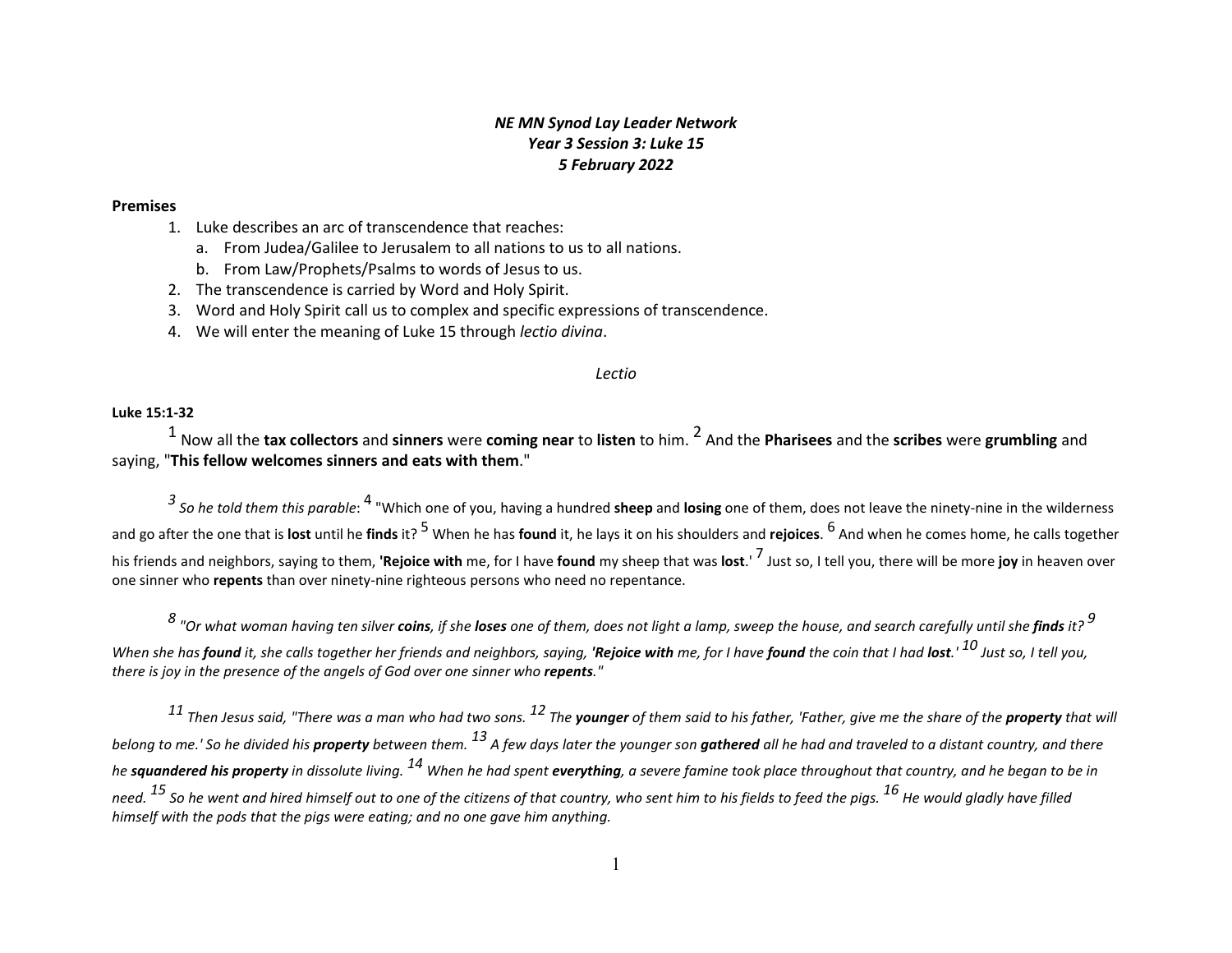*17 But when he came to himself he said, 'How many of my father's hired hands have bread enough and to spare, but here I am dying of hunger! 18 I will get up and go to my father, and I will say to him, "Father, I have sinned against heaven and before you; 19 I am no longer worthy to be called your son; treat me like one of your hired hands." ' 20 So he set off and went to his father. But while he was still far off, his father saw him and was filled with compassion; he ran and put his arms around him and kissed him. 21 Then the son said to him, 'Father, I have sinned against heaven and before you; I am no longer worthy to be called*  your son." <sup>22</sup> But the father said to his slaves, 'Quickly, bring out a **robe** -- the best one -- and put it on him; put a **ring** on his finger and **sandals** on his feet. <sup>23</sup> And get the **fatted calf** and kill it, and **let us eat and celebrate**; <sup>24</sup> for this son of mine was **dead** and is **alive** again; he was **lost** and is **found**!' And they began to *celebrate.* 

*25 "Now his elder son was in the field; and when he came and approached the house, he heard music and dancing. 26 He called one of the slaves and asked what was going on. 27 He replied, 'Your brother has come, and your father has killed the fatted calf, because he has got him back safe and sound.' 28 Then he became angry and refused to go in. His father came out and began to plead with him. 29 But he answered his father, 'Listen! For all these years I have*  been working like a slave for you, and I have never disobeyed your command; yet you have never given me even a young goat so that **I might celebrate** with my *friends. 30 But when this son of yours came back, who has devoured your property with prostitutes, you killed the fatted calf for him!' 31 Then the father said to him, 'Son, you are always with me, and all that is mine is yours. 32 But we had to celebrate and rejoice, because this brother of yours was dead and has come to life; he was lost and has been found.' "*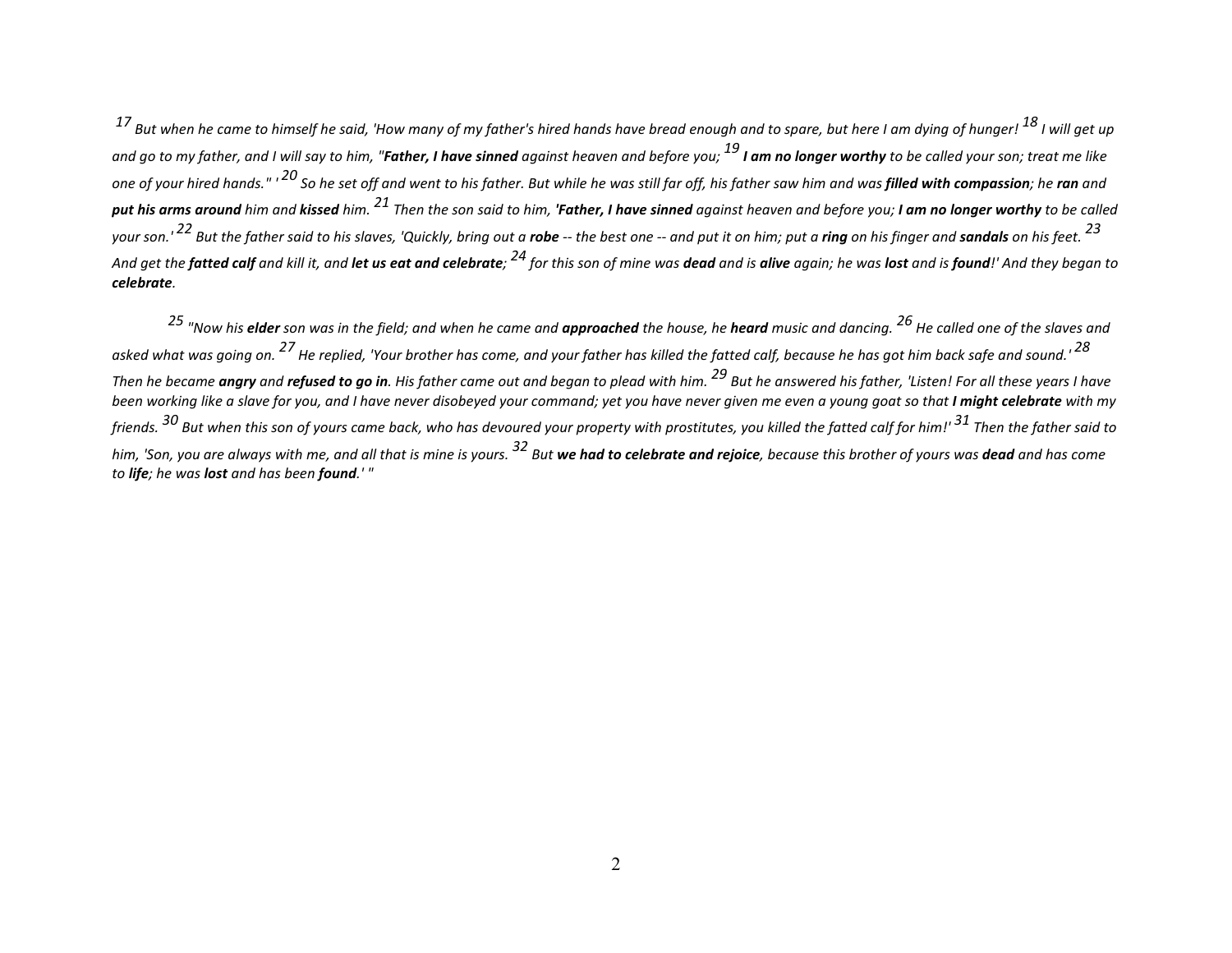## **Context: Position of Luke 15 within Structure of the Gospel of Luke**

| 1-2: Good News |                                         | 3-9:50: Voices                                                                   | 9:51-19:48: Journey                            | 19:45-21:38: Temple  | <b>22-23: Passion</b>  | 24: Resurrection                                  |
|----------------|-----------------------------------------|----------------------------------------------------------------------------------|------------------------------------------------|----------------------|------------------------|---------------------------------------------------|
| 1:1-4 Prologue |                                         | 3:2 Word came<br>Repentance                                                      | 10: Love God/neighbor                          | 20: Wicked tenants   | Passover               | 1-2 Empty tomb<br>Remember                        |
| $2:9-11$       | Great fear                              | Forgiveness<br>Is 40 Prepare                                                     | 11: Pray                                       | 20-21: Scribes/widow | Lord's supper          | Remembered<br>Told                                |
|                | Don't fear<br>Good news                 | All flesh                                                                        | 13-19: Kingdom<br>14: hospitality              | 21 Signs             | Greatness              | 13-35 Emmaus                                      |
|                | Joy<br>All                              | 3.22-23 Baptism<br><b>Holy Spirit</b>                                            | 15: lost/found/rejoice<br>16: Rich man/Lazarus |                      | Denial                 | Throwing words<br>Opening scripture               |
|                | Savior<br>Christ                        | Word<br>Son                                                                      | 17: Lepers<br>18: Pharisee/tax collector       |                      | Trial                  | <b>Breaking bread</b><br>told                     |
|                |                                         | Beloved<br>Pleased                                                               | 19: Zacchaeus                                  |                      | Crucifixion            | 36-49 Jerusalem                                   |
|                |                                         | 4:1-15 Wilderness<br>Son: Dt x 3                                                 |                                                |                      | Death/Burial           | Terror/doubt<br>Understanding<br>Christ<br>Suffer |
|                |                                         | 4:16ff Good news<br>Word/Spirit: Is 61<br>Poor/Acceptable year<br>Not acceptable |                                                |                      |                        | Rise<br>Proclaim<br>Repentance<br>Forgiveness     |
|                | 6: SP blessings/woes<br>Hear: do/not do |                                                                                  |                                                |                      | To all nations<br>Stay |                                                   |
|                |                                         | 8: Soils<br>Hear: do/not do                                                      |                                                |                      |                        |                                                   |
|                |                                         | 9: Must/If any                                                                   |                                                |                      |                        |                                                   |
|                |                                         | 9: Transfiguration<br>Son/Chosen/Listen                                          |                                                |                      |                        |                                                   |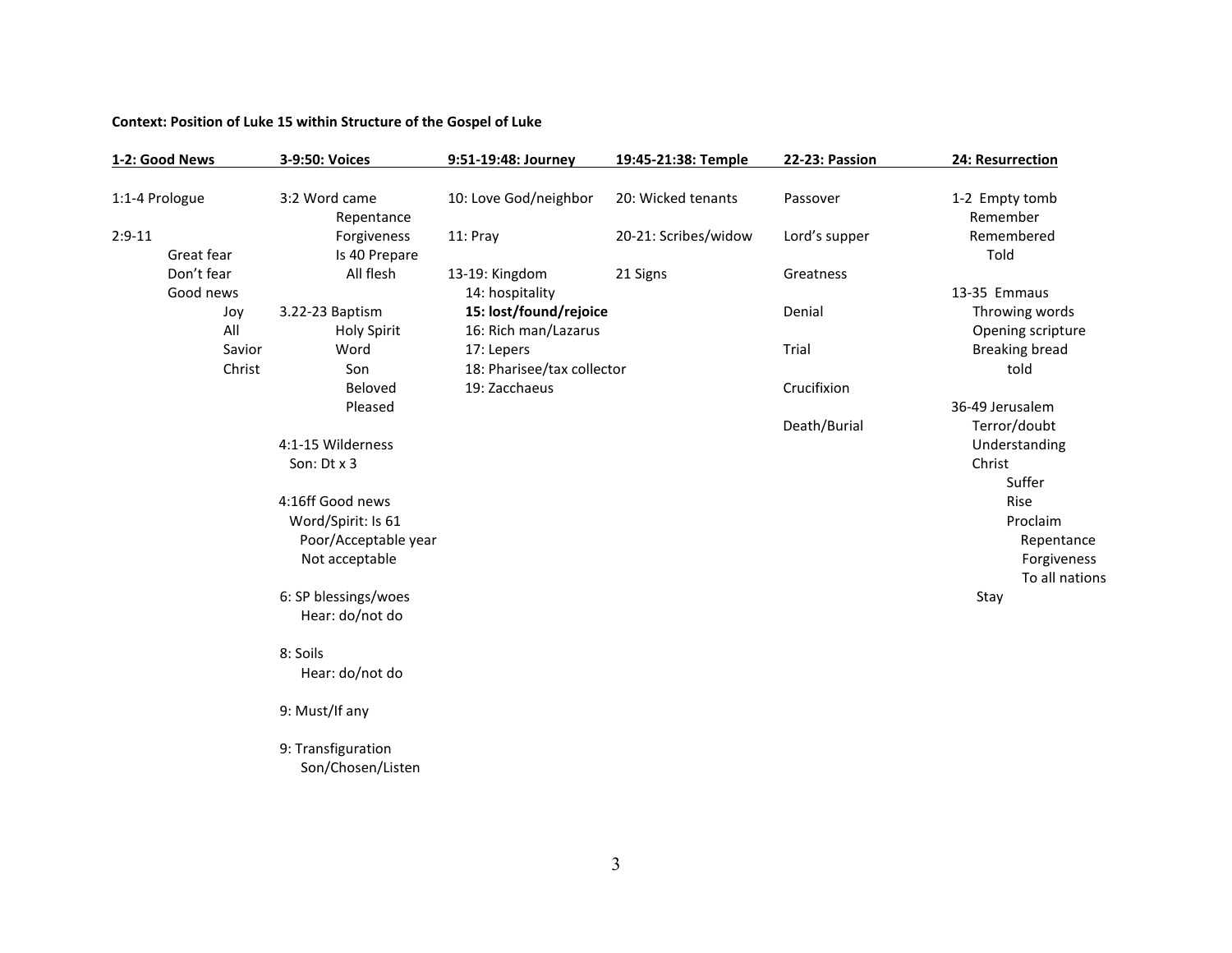### **Good News Context: Alpha (2:9-11) and Omega (24:44-49)**

1. Luke 2:9-11

Shepherds feared a great (*mega*) fear

Don't be afraid

For

I am bringing you good news (one word: "evangelizing" ["gospeling"] you) Great (*mega)* joy

For all the people Savior

Christ

2. Luke 24:44-49

My words Everything written about me must be fulfilled Law of Moses Prophets Psalms Opened their minds to understand the scriptures Christ Suffer Rise Repentance and forgiveness of sins to be proclaimed in his name to all nations Stay until clothed with power

## **Syntactical Structure of Luke 15**

1-2 Setting

Tax collectors/sinners: coming near to listen Pharisees/scribes: grumbling "This fellow welcomes sinners and eats with them."

3-7 Man has 100 sheep

Loses 1 / Finds the lost sheep / Rejoices Calls together friends/neighbors "Rejoice with" me For lost (sinner) / found (repents) / joy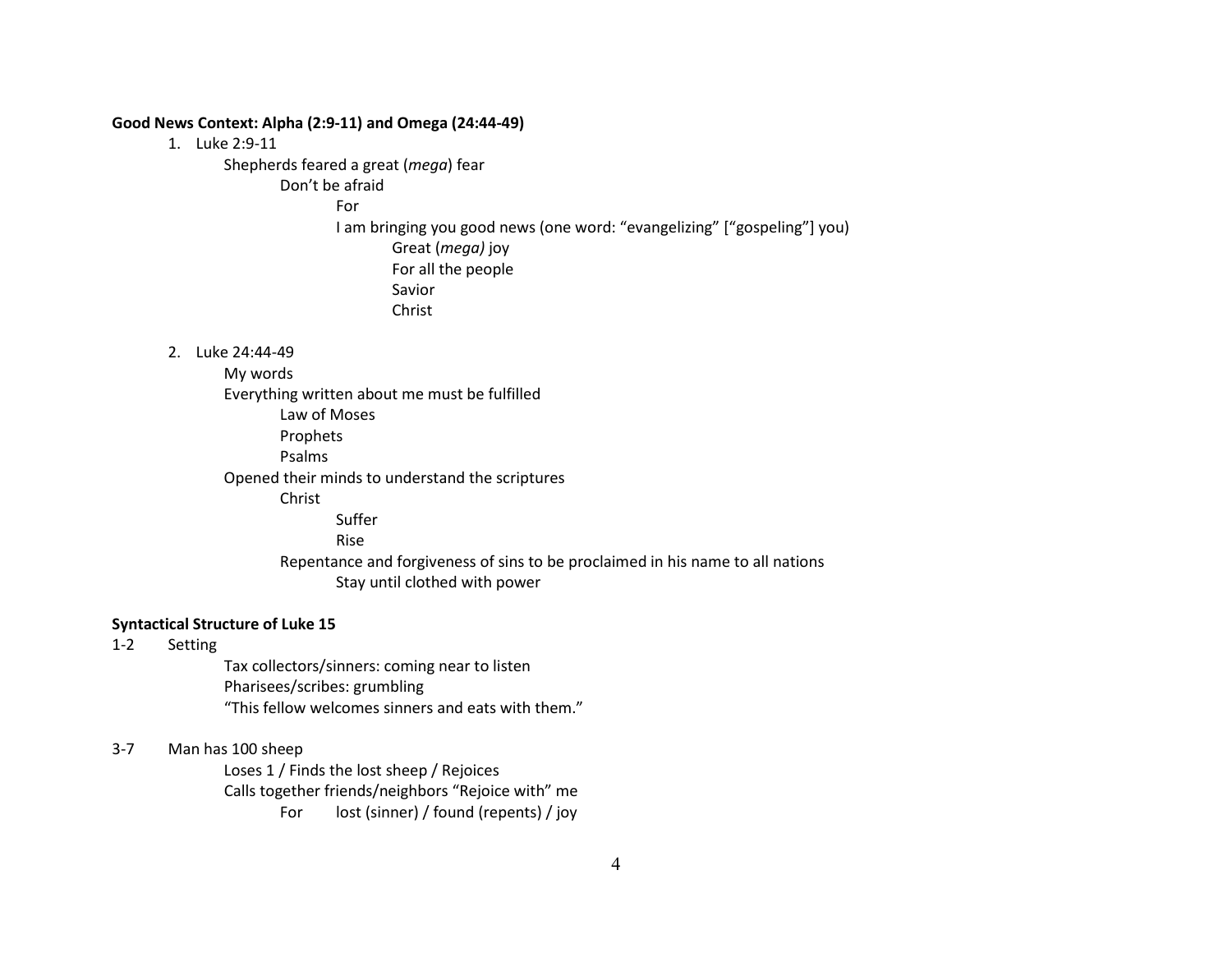8-10 Woman has 10 coins

Loses 1 / Finds lost coin Calls together friends/neighbors / "Rejoice with" me For lost (sinner) / found (repents) / Joy

## 11-32 Man has 2 sons

| Younger son                  |                                                                | Father                      |  |
|------------------------------|----------------------------------------------------------------|-----------------------------|--|
| <b>Becoming lost</b>         |                                                                |                             |  |
|                              | Give me my share                                               | Divides his property (bios) |  |
|                              | Gathered                                                       |                             |  |
|                              | Traveled                                                       |                             |  |
|                              | Squandered ( <i>diaskorpizo</i> ) his property ( <i>bios</i> ) |                             |  |
| Spent everything [famine]    |                                                                |                             |  |
|                              | Hired himself/would have filled himself                        |                             |  |
| Becoming found               |                                                                |                             |  |
| Came to himself: I am dying! |                                                                |                             |  |
|                              | I will get up, go to my father, and say                        |                             |  |
|                              | <b>Father I have sinned</b>                                    |                             |  |
|                              | I am no longer worthy                                          |                             |  |
|                              | Treat me like one of your hired hands                          |                             |  |
|                              | Went to his father                                             | Saw him                     |  |
|                              |                                                                | Filled with compassion      |  |
|                              |                                                                | Ran                         |  |

Put his arms around him Kissed him

Said: Father I have sinned

I am no longer worthy to be called your son

Said to slaves: best robe, ring, sandals, kill fatted calf

Let us eat and celebrate

For my son: dead/alive; lost/found

They began to celebrate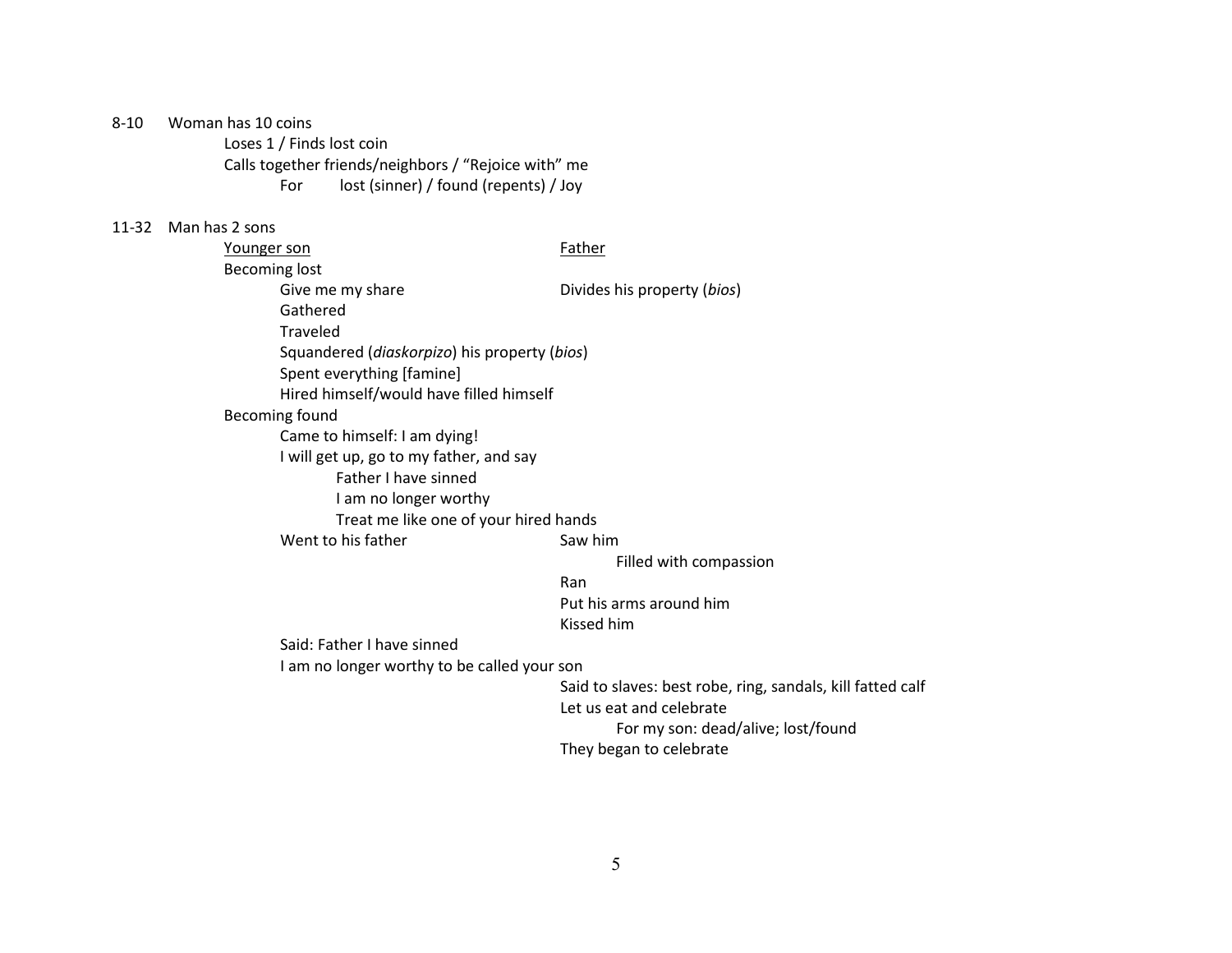| lder son                           | Father              |
|------------------------------------|---------------------|
| In field                           |                     |
| Came                               |                     |
| Heard music/dancing                |                     |
| Asked slave                        |                     |
| Your brother has come back         |                     |
| Your father has killed fatted calf |                     |
| Became angry, refused to go in     | Began to plead      |
| Listen:                            |                     |
| I have been working                |                     |
| I have never disobeyed             |                     |
| You have never given me            |                     |
| That I might celebrate             |                     |
| When this son of yours             |                     |
| Came back                          |                     |
| Devoured your property             |                     |
| You killed the fatted calf for him | Son                 |
|                                    | You are always witl |

th me All that is mine is yours We had to celebrate and rejoice Because this brother of yours was dead, has come to life Was lost, has been found

# **Exposition: Word Studies**

# 15:1-2 Setting

Tax collector (*telones*)

| 3.12        | come, what should we do?                               |
|-------------|--------------------------------------------------------|
| 5.27        | Levi                                                   |
| 5.30        | complain ( <i>gogguzo</i> !): why eat with tc/sinners? |
| 7.34        | friend of                                              |
| 15.1!       |                                                        |
| 18.10,11,13 | went to temple to pray: be merciful to me, a sinner!   |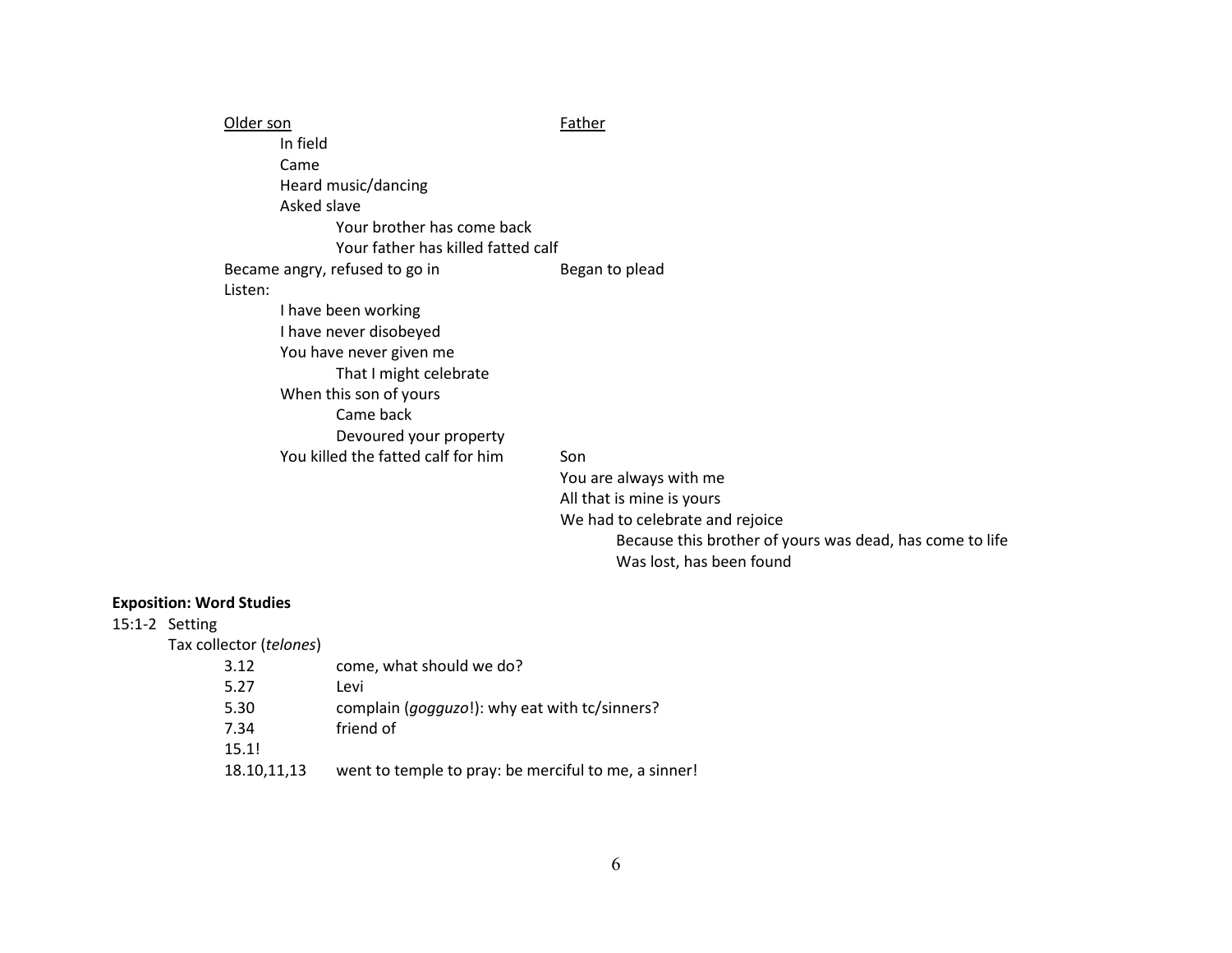Sinner (*hamartolos*)

- 5.8 Peter: I am a s. man
- 5.30 why eat/drink with
- 5.32 I have come to call
- 7.34 friend of tc/s
- 7.37 sinful woman
- 7.39 she is a s.
- 15.1 come near to listen
- 15.2 welcomes/eats with
- 15.7 joy over one s. who repents
- 15.10 joy over one s. who repents
- 18.13 be merciful to me, a s.
- 19.7 guest of

Come near (*eggizo*)

- 15.1 tax collectors/sinners come near to listen
- 15.25 older brother comes near (what will he do?)

Listen (*akouo, shema*)

| 6.27,47,49              | Sermon on the Plain            |
|-------------------------|--------------------------------|
| 8.8, 10, 12, 13, 14, 15 | Parable discourse              |
| 8.21                    | my mother, brothers            |
| 9.35                    | Voice: my Son, listen to him   |
| 15.1                    | tc/sinners come near to listen |
| 16.29,31                | to Moses/prophets              |
|                         |                                |

Pharisees (*pharisaioi*) and scribes (*grammateis*)

- 5.30 why eat/drink
- 15.2 grumble: welcomes, eats with
- 18.11 came to pray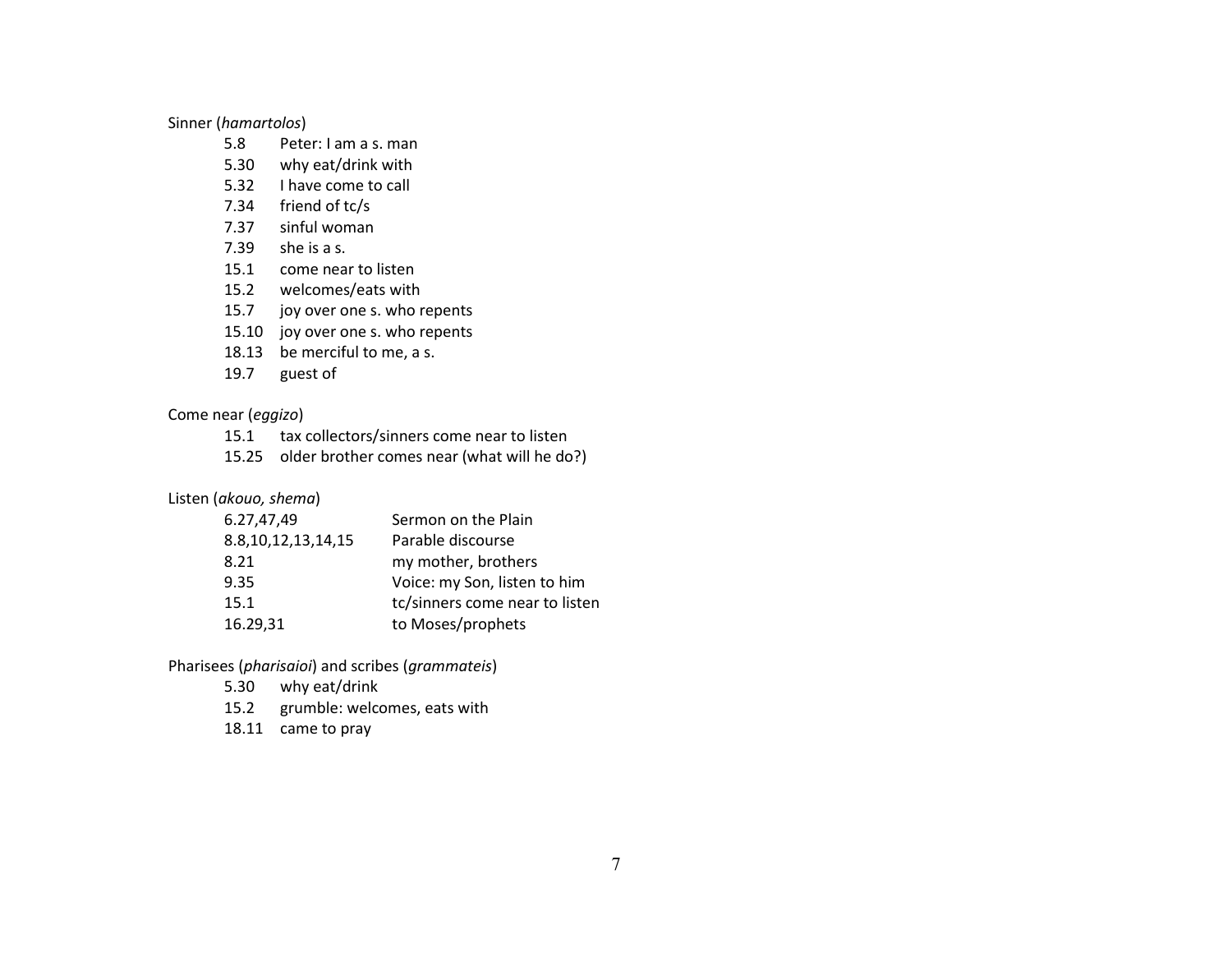Grumble (*diagogguzo, gogguzo*) 5.30 why eat/drink with tc/s? 15.2 19.7 he has gone to house of a sinner Eats with (*esthio sun*) 15.2 Ac 11.3! (table fellowship defines boundaries!)

# 15:3-10: Lost sheep, coin

Lose / Destroy (*apollumi*)

| 15.4,4,6<br>sheep                                   |  |
|-----------------------------------------------------|--|
| 15.8,9<br>coin                                      |  |
| I am perishing!<br>15.17                            |  |
| my son was being destroyed (lost?)<br>15.24         |  |
| your brother was lost (perishing?)<br>15.32         |  |
| Son of Man came to save the lost/perishing<br>19.10 |  |

## Find (*heurisko*)

| 15.4,5,6         | sheep                                                      |
|------------------|------------------------------------------------------------|
| 15.8,9,9         | coin                                                       |
| 15.24            | son of mine                                                |
| 15.32            | brother of yours                                           |
| Joy (chara)      |                                                            |
| 2.10             | mega joy                                                   |
| 15.7             | more joy in heaven                                         |
| 15.10            | more joy in presence of angels                             |
| 24.52            | worshiped, returned with great joy                         |
| Rejoice (chairo) |                                                            |
| 15.5             | finds lost sheep, rejoices                                 |
| 15.32            | we had (dei) to celebrate (euphraino) and rejoice (chairo) |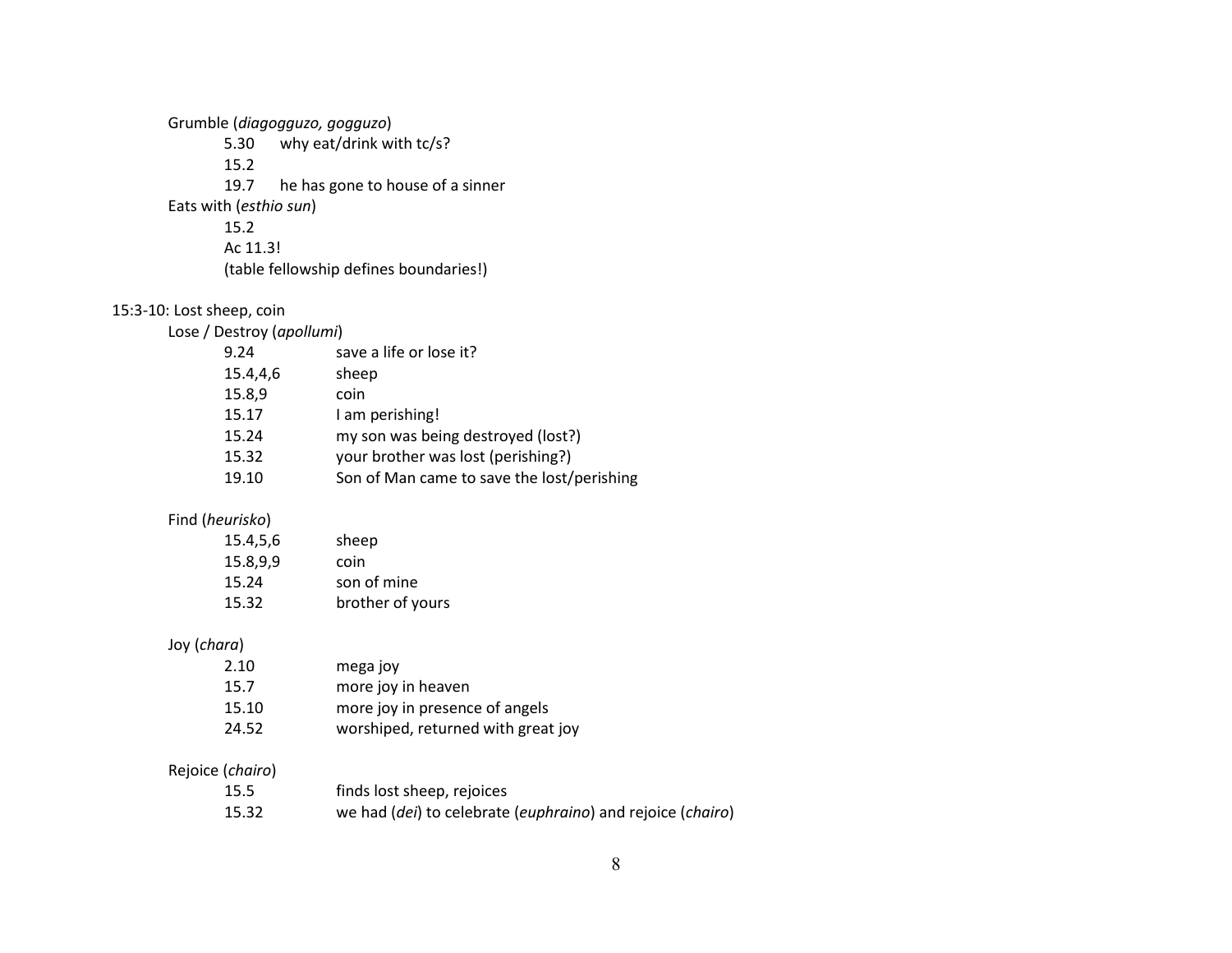Rejoice with (*sugchairo*)

15.6 with

15.9 with

15:11-32: Prodigal family

Give (*didomi*)

A fruit of repentance A sign of presence of the kingdom Or the opposite!

Divided his property (*bios*)

- 15.12 father gave
- 15.30 son spent all

Squandered (*diaskorpizo*)

15.13 gathered, threw away all

I have sinned (*hamartano*)

15.18 practice speech

15.21 live speech!

(cf. 24.47: repentance/forgiveness of sins proclaimed in his name to all nations)

(Note other sinners!)

(Significance of Psalm 51 in the Psalter, Deuteronomistic History, Canon, and liturgy!)

From Torah in heart (righteous/wicked) / to last word Hallelujah

Books (I-V) collections and superscriptions create meaning

Davidic collection

| Happy David             |
|-------------------------|
| <b>Broken David</b>     |
| <b>Rejected David</b>   |
| <b>Remembered David</b> |
| David's Praise          |
|                         |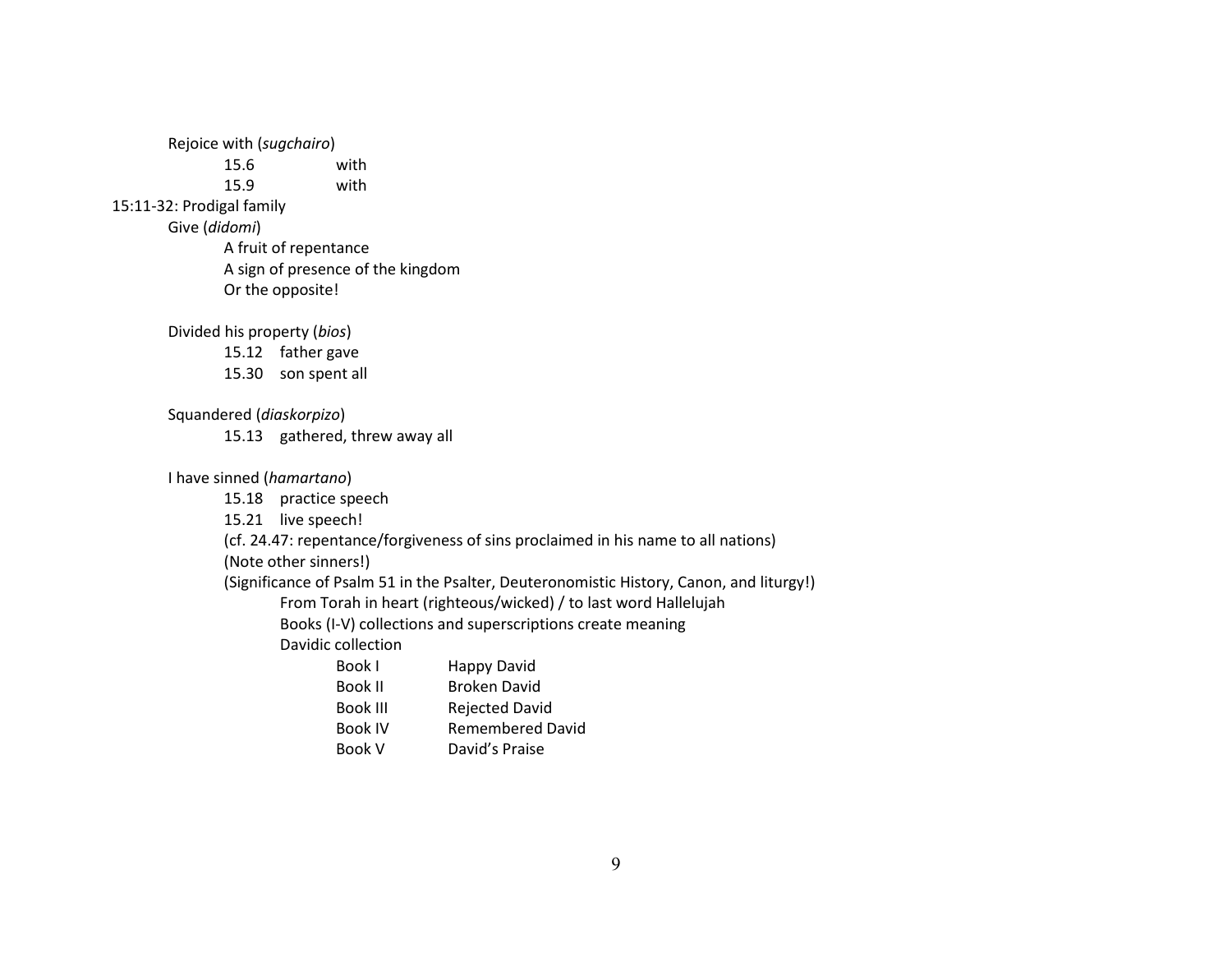Psalm 51 ss: when David had gone into Bathsheba (2 Samuel 12: You are the man! I have sinned!) Have mercy (my transgressions, iniquity, sin) Create clean heart Then I will teach Open my lips Acceptable sacrifice: broken heart Hermeneutical conclusion: David = wicked!

#### Had compassion (*splagchnizomai*)

- 7.13 Jesus
- 10.33 Good Samaritan
- 15.20 Father

### Kissed (*kataphileo*)

- 7.38 sinful woman continued kissing his feet, bathing them with her tears
- 7.45 to pharisee: you did not kiss me
- 15.20 Father/son
- (cf. Jacob/Esau in Genesis 33:4)

## Celebrate (*euphraino*)

- 15.23 let us
- 15.24 they began to
- 15.29 that I might
- 15.32 we had to
- 16.9 every day

#### It is necessary (*dei*)

- 9.22 Son of Man must
- 15.32 we had to celebrate
- 24.7 Son of Man must
- 24.26 necessary for Christ
- 24.44 all must be fulfilled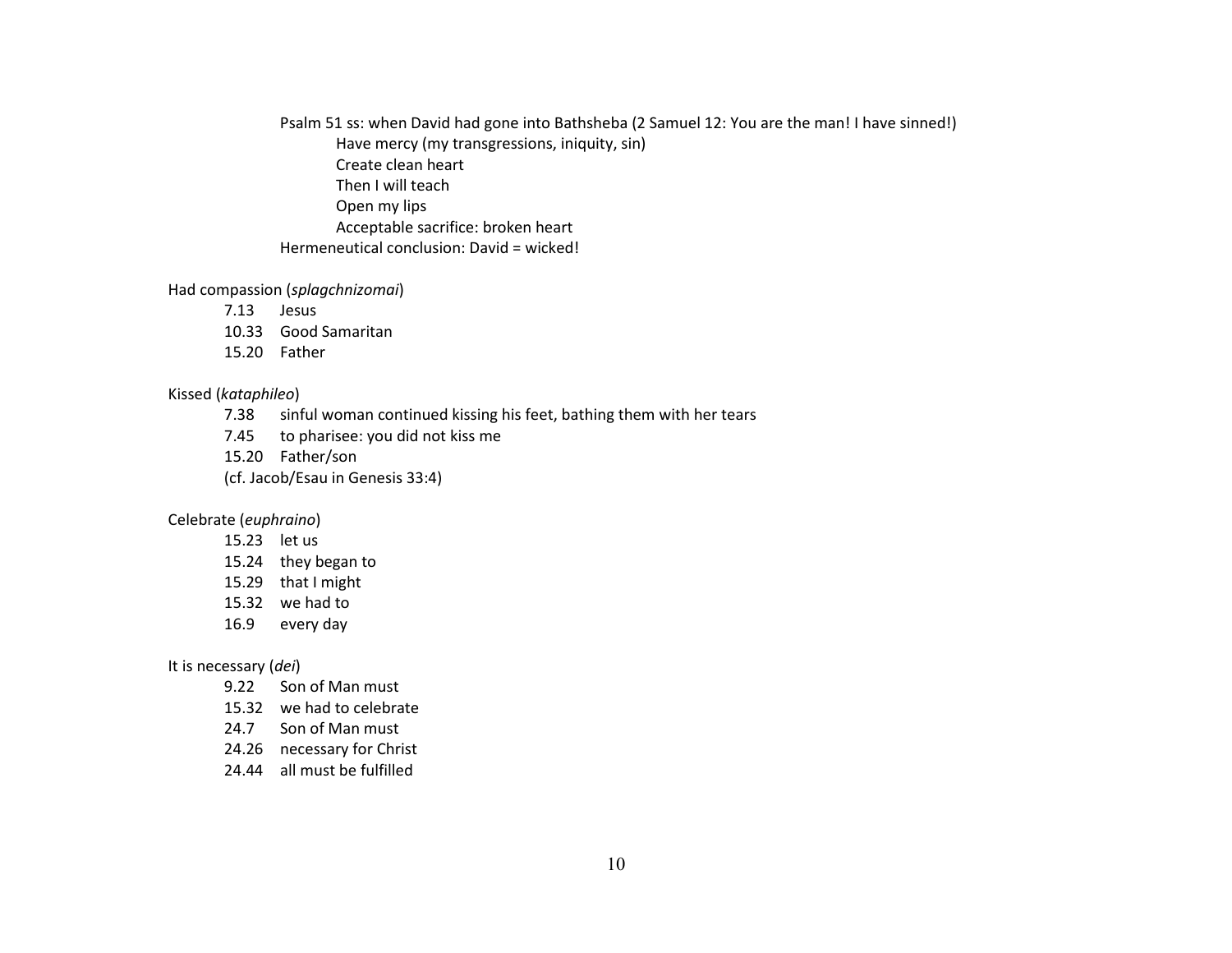*Lectio* Summary

How does Luke 15 (lost / found / rejoice) develop the paradigmatic terms of the Gospel (2:9-11) and the unfinished conclusion (24:47)? Great joy

For all the people

Savior

Christ

Repentance and forgiveness of sins is to be proclaimed in his name to all nations

## *Meditatio*

As you "listen" and "understand" Luke 15, what edges of transcendence do you feel Word and Holy Spirit are calling you, your community and our church to experience?

How do you see the paradigmatic words of Luke 15 being lived out today?

How do you identify with:

Tax collectors and sinners

Pharisees and scribes

Younger son

Older son

Father

*Oratio*: "Lord, teach us to pray!"

*Contemplatio*